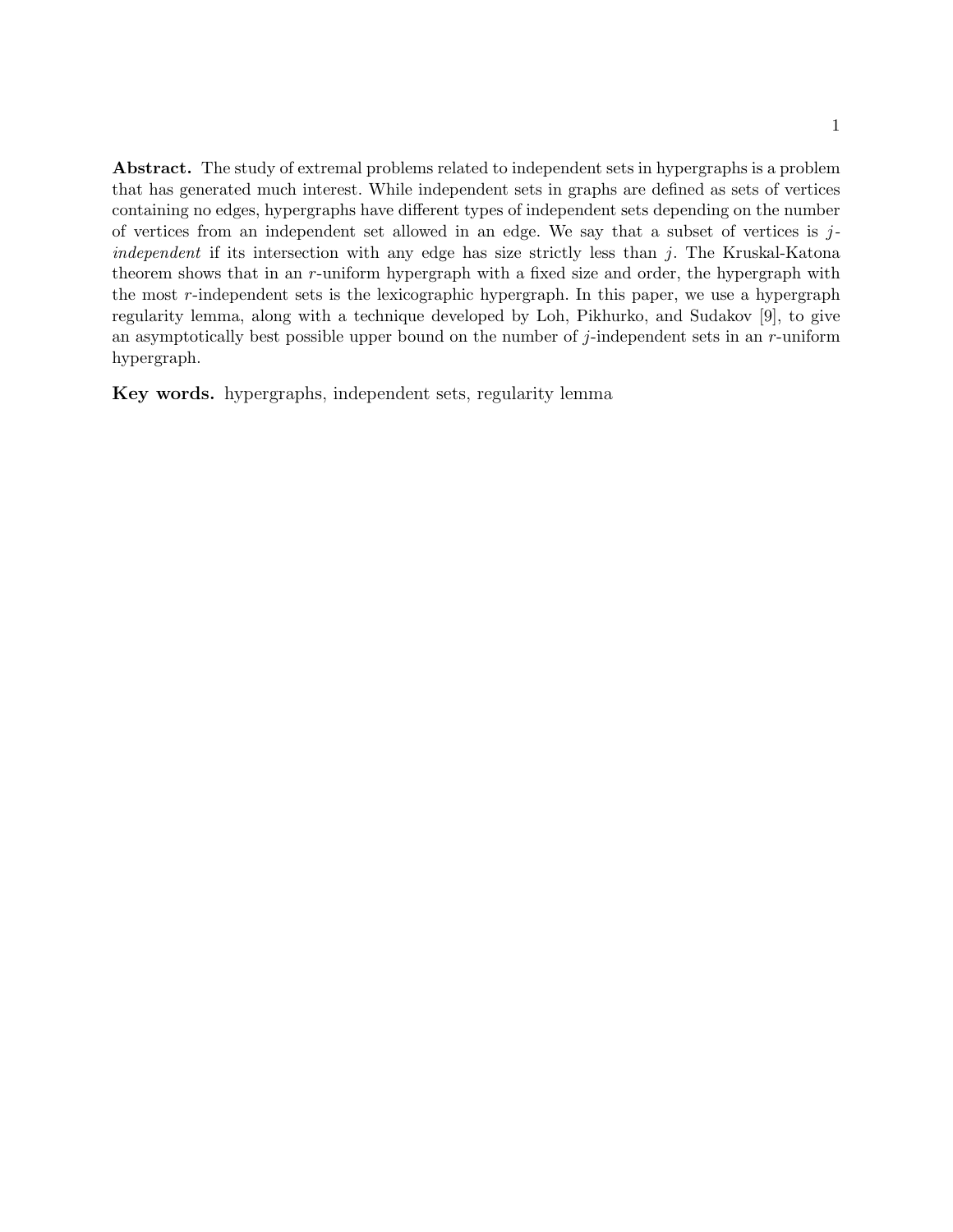Jonathan Cutler<sup>1</sup>, A.J. Radcliffe<sup>2</sup>

 $^1$  Montclair State University, e-mail: jonathan.cutler@montclair.edu

 $^2$ University of Nebraska-Lincoln, e-mail:  $\texttt{aradcliffel@math.unl.edu}$ 

## 1. Introduction

Independent sets in hypergraphs have been a topic of much interest. Much of this research has focused on determining algorithms for finding independent sets in r-uniform hypergraphs (see, e.g., [13]). Extremal questions related to maximizing the number of independent sets in graphs have also been well-studied. Kahn [6] solved the question among regular bipartite graphs and his theorem was recently extended to general regular graphs by Zhao [14]. When restricted to graphs of a fixed size and order, the result follows from the Kruskal-Katona theorem [8,7] and the extremal graph is the lexicographic graph.

In this paper we determine asymptotically the maximum number of independent sets possible for an r-uniform hypergraph on n vertices and m edges. Independent sets in hypergraphs are a bit more complicated than those in graphs since they can be defined in a number of ways depending on how many vertices from an independent set are allowed in an edge.

**Definition 1.** For an r-uniform hypergraph H and integers j with  $1 \leq j \leq r$ , let

$$
\mathcal{I}_j(\mathcal{H}) = \{ S \subseteq V(\mathcal{H}) \, : \, |S \cap e| < j \text{ for all } e \in E(\mathcal{H}) \}
$$

and  $i_i(\mathcal{H}) = |\mathcal{I}_i(\mathcal{H})|$ .

*Example 2.* If  $r = 2$  and  $j = 2$ , then  $\mathcal{I}_2(G)$  is the collection of all independent sets in the graph G. For arbitrary r and  $j = 1$ , the set  $\mathcal{I}_1(\mathcal{H})$  is simply the collection of subsets disjoint from all edges of H. Thus,  $i_1(\mathcal{H}) = 2^{n_0}$  where  $n_0$  is the number of isolated vertices in H.

In the case  $j = r$ , the maximum number of independent sets possible in an r-uniform hypergraph is known exactly as a consequence of the Kruskal-Katona theorem. For the sake of completeness, we include this result and its proof.

**Theorem 3.** If  $\mathcal{H} = (V, E)$  is an r-uniform hypergraph with  $|V| = n$  and  $|E| = m$ , then

$$
i_r(\mathcal{H}) \leq i_r(\mathcal{L}_{n,m}),
$$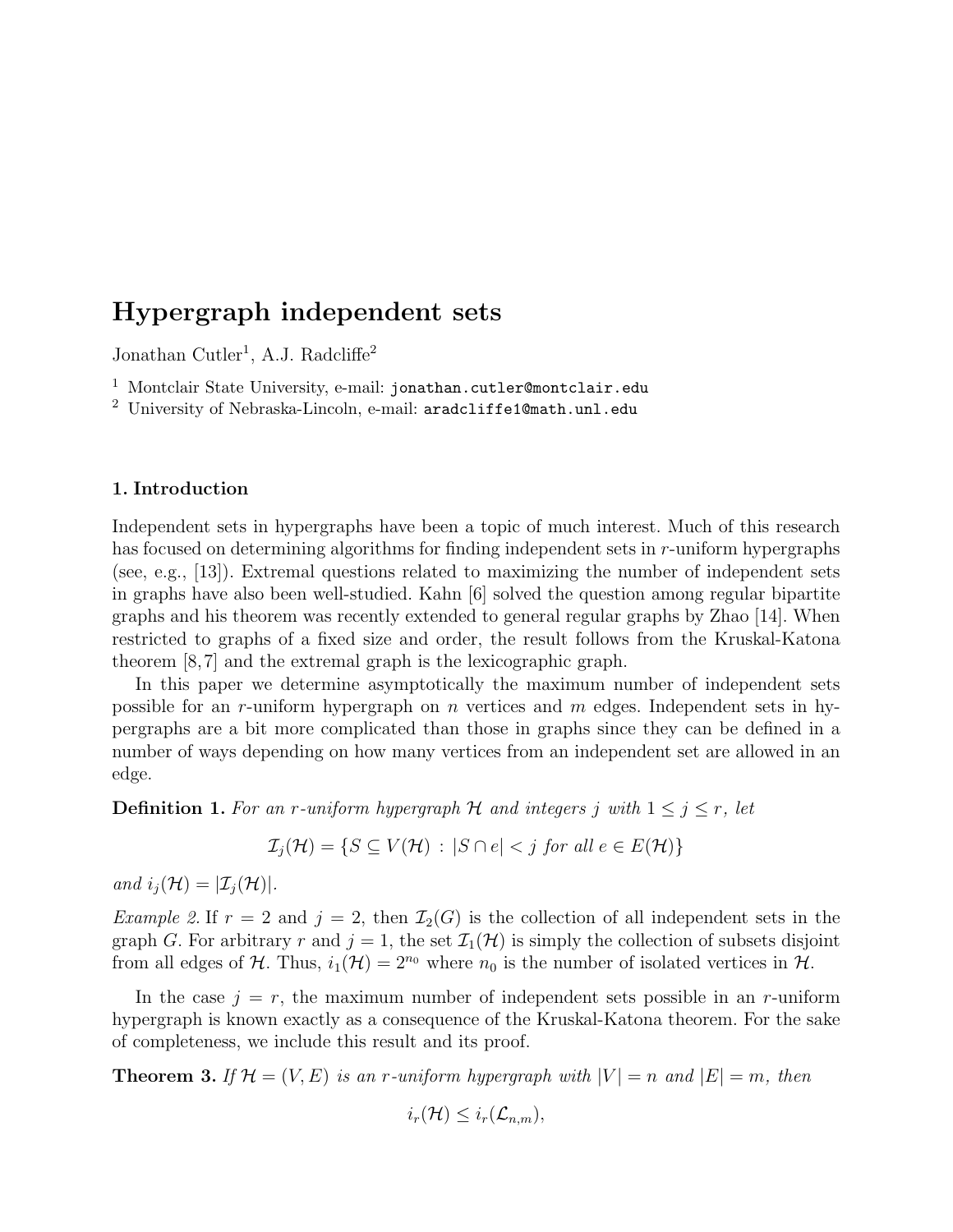where  $\mathcal{L}_{n,m}$  is the r-graph on [n] whose edges are the first m elements in the lexicographic ordering on  $\binom{[n]}{r}$  $\binom{n}{r}$ .

*Proof.* Let us write  $\mathcal{I}_r^{(k)}(\mathcal{H})$  for  $\mathcal{I}_r(\mathcal{H}) \cap {V_k}$  $\mathcal{L}_k^{\{V\}}$ . Note that  $I \in \mathcal{I}_r^{(k)}(\mathcal{H})$  if and only if I is not in the upper shadow of H on level k, the set  $\partial^{(k)}\mathcal{H} = \{B \in {V \choose k}\}$  $\mathcal{H}_k^V$ ) :  $\exists e \in \mathcal{H}$  such that  $e \subseteq B$ . Thus

$$
i_r(\mathcal{H}) = \sum_{k=0}^n |\mathcal{I}_r^{(k)}(\mathcal{H})|
$$
  
= 
$$
\sum_{k=0}^{r-1} {n \choose k} + \sum_{k=r}^n \left({n \choose k} - |\partial^{(k)}\mathcal{H}|\right)
$$
  

$$
\leq \sum_{k=0}^{r-1} {n \choose k} + \sum_{k=r}^n \left({n \choose k} - |\partial^{(k)}\mathcal{L}_{n,m}|\right)
$$
  
= 
$$
i_r(\mathcal{L}_{n,m}),
$$

where the inequality  $|\partial^{(k)}\mathcal{H}| \geq |\partial^{(k)}\mathcal{L}_{n,m}|$  is the content of the Kruskal-Katona theorem.

For  $1 < j < r$ , however, the problem of maximizing the number of j-independent sets in r-uniform hypergraphs seems to be open. We give an asymptotic answer to this question in terms of the number of independent sets in what we call a split hypergraph. Our approach follows that of Loh, Pikhurko and Sudakov in [9], where they determine asymptotically the maximum number of q-colorings of a graph  $G$  with  $n$  vertices and  $m$  edges. They use Szemerédi's Regularity Lemma  $[11]$  in a clever way; given a regular partition of the vertex set and and  $q$ -coloring of  $G$ , they associate a form of auxiliary coloring of the auxiliary graph. Since the regular partition has a bounded number of parts, there are only a constant number of possible auxiliary colorings and one need only consider, asymptotically, those colorings of G corresponding to a fixed auxiliary coloring. This allows them to get good control on the problem of maximizing the number of q-colorings.

We adapt the approach to prove an asymptotic bound on the number of independent sets in an r-uniform hypergraph. Of course, in doing this, we need to use a hypergraph regularity lemma, which we present in Section 2. Also in that section, we present some lemmas related to the asymptotic extremal graphs, which we call *split hypergraphs*. They are defined as follows.

**Definition 4.** The j-split r-graph with partition  $(A, B)$ , denoted  $S_i^{(r)}$  $j^{(r)}(A, B)$ , is defined as the r-uniform hypergraph with vertex set  $V = A \cup B$  and edge set

$$
\left\{ e \in \binom{V}{r} \, : \, |e \cap A| < j \right\}.
$$

When we are not concerned with the identity of the sets A and B, we write  $S_i^{(r)}$  $j^{(r)}(k,n-k)$  for a j-split r-graph with  $|A| = k$  and  $|B| = n - k$ .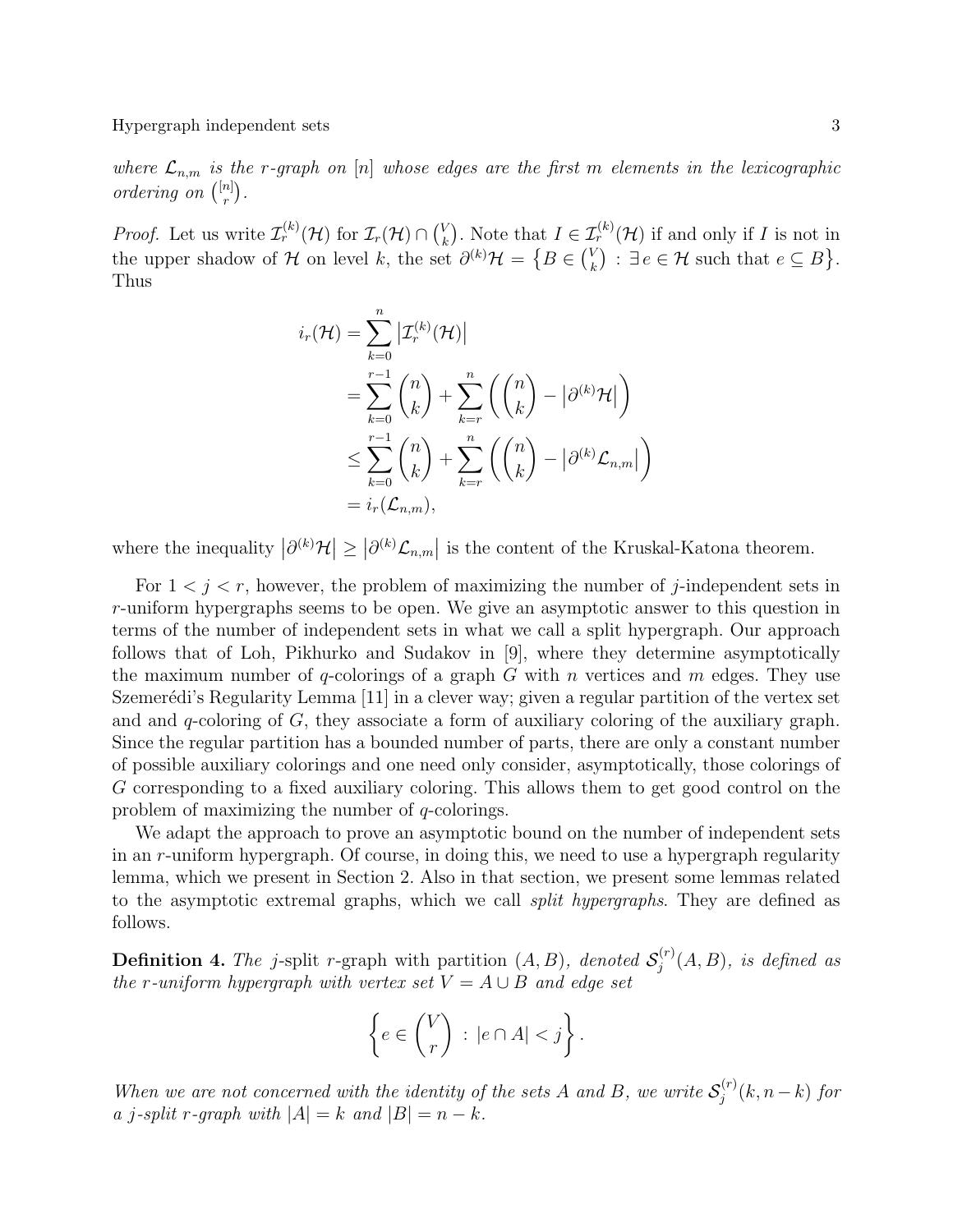We can now state the main result of the paper.

**Main Theorem.** Given  $\eta > 0$  and any r-uniform hypergraph H on n vertices with  $\eta \binom{n}{r}$  $\binom{n}{r} \leq$  $e(\mathcal{H}) \leq (1-\eta)\binom{n}{r}$  $\binom{n}{r},$  if we let  $k^*$  be maximal such that

$$
e(\mathcal{H}) \leq \left| \mathcal{S}_j^{(r)}(k^*, n - k^*) \right|,
$$

then

$$
\log_2 i_j(\mathcal{H}) \le (1 + o(1))k^*.
$$

In Section 3, we prove this theorem.

#### 2. Some preliminaries

There are now highly sophisticated hypergraph regularity lemmas available. (See, e.g., [1,4, 5,10,12].) We, however, need only a simple version which can be found, e.g., in [2] or [3]. In order to state the regularity lemma, we need first to define an  $\varepsilon$ -regular partition, the structure guaranteed by the regularity lemma. In what follows, we use the standard notation that if H is an r-uniform hypergraph and  $W_1, W_2, \ldots, W_r$  are disjoint subsets of the vertex set, then

$$
\mathcal{H}[W_1, W_2, \ldots, W_r] = \{e \in \mathcal{H} : |e \cap W_i| = 1, i = 1, 2, \ldots, r\}.
$$

**Definition 5.** Let  $\mathcal{H} = (V, E)$  be an r-uniform hypergraph. Given  $\varepsilon > 0$ , we say an rtuple  $(W_1, W_2, \ldots, W_r)$  of disjoint subsets of V is  $\varepsilon$ -regular if for all subsets  $S_i \subset W_i$  with  $|S_i| \geq \varepsilon |W_i|$ , we have

$$
\left|\frac{|\mathcal{H}[W_1, W_2, \dots, W_r]|}{\prod_1^r |W_i|} - \frac{|\mathcal{H}[S_1, S_2, \dots, S_r]|}{\prod_1^r |S_i|}\right| < \varepsilon.
$$

We say a partition  $\{V_1, \ldots, V_t\}$  is an  $\varepsilon$ -regular partition of H if  $1) |V_1| \leq |V_2| \leq \cdots \leq |V_t| \leq |V_1| + 1$ , and 2) the r-tuple  $(V_{i_1}, V_{i_2}, \ldots, V_{i_r})$  is  $\varepsilon$ -regular for all but  $\varepsilon t^r$  sequences  $(i_1, i_2, \ldots, i_r) \in [t]^r$ .

The following hypergraph regularity lemma can be read out of, for example, a result of Czygrinow and Rödl  $[2]$ .

**Theorem 6.** For all  $r, m \in \mathbb{N}$  and  $\varepsilon > 0$ , there exists  $M, L \in \mathbb{N}$  such that given any runiform hypergraph  $\mathcal{H} = (V, E)$  with  $|V| \geq L$ , there is an  $\varepsilon$ -regular partition  $\{V_1, \ldots, V_t\}$  of H with  $m \leq t \leq M$ .

We now present some characteristics of the asymptotic extremal graphs,  $S_i^{(r)}$  $j^{(r)}(k, n-k),$ which were defined in Section 1. Note that in the case when  $r = 2$ , only two values for j are of interest, namely 1 and 2. (If  $j \geq 3$ , then  $\mathcal{S}_i^{(2)}$  $j^{(2)}(k,n-k)$  is a complete graph.) In the case when  $j = 1$ , we have that  $\mathcal{S}_1^{(2)}$  $I_1^{(2)}(k, n-k)$  is the disjoint union of  $E_k$  and  $K_{n-k}$ . When  $j=2$ ,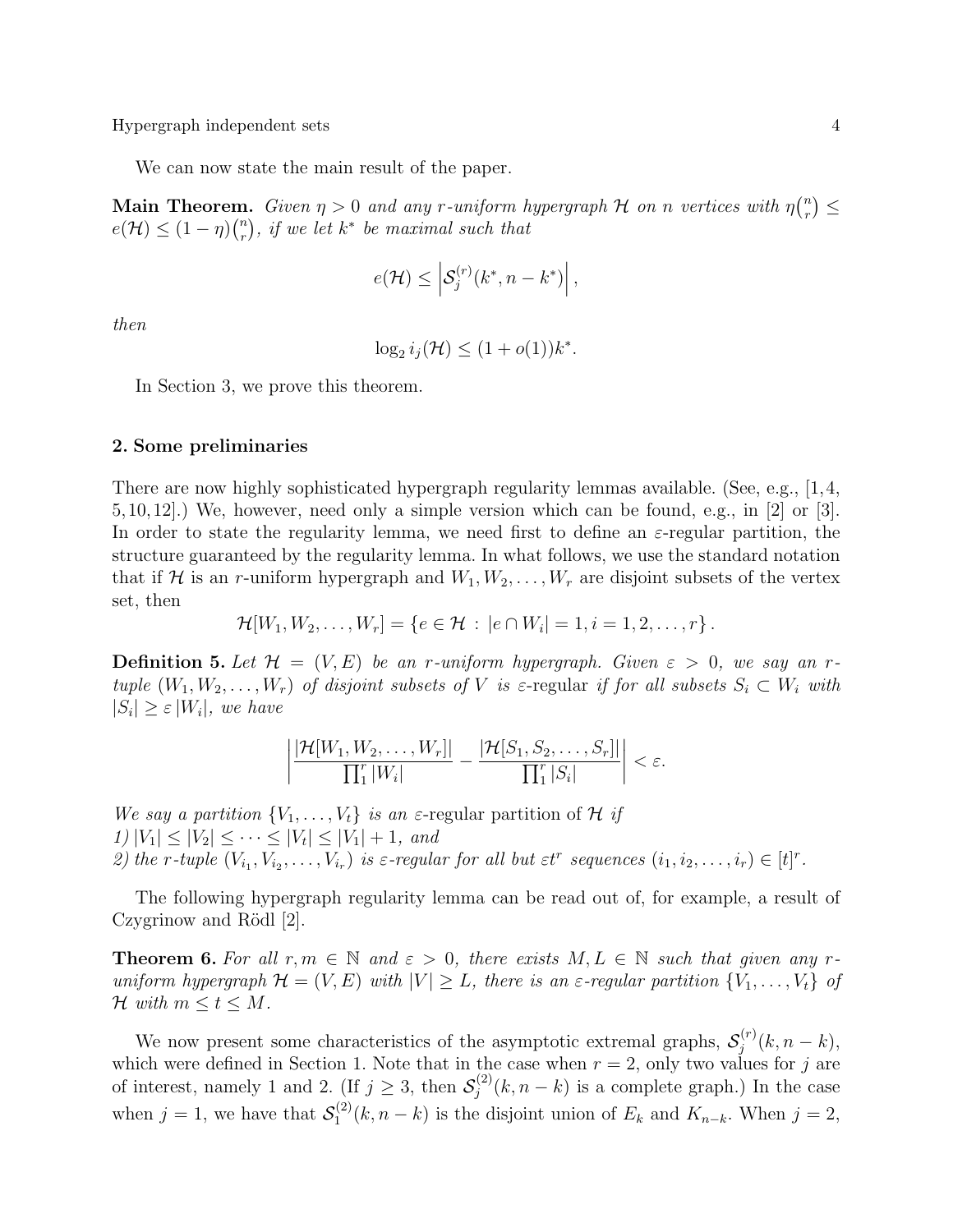similarly,  $\mathcal{S}_2^{(2)}$  $Z_2^{(2)}(k,n-k)$  is the join of  $E_k$  and  $K_{n-k}$ . The following lemma gives the number of edges and  $j$ -independent sets in the split  $r$ -graphs. We write

$$
\binom{n}{\leq k} = \sum_{i=0}^{k} \binom{n}{i}.
$$

**Lemma 7.** Let n and r be positive integers with  $n \ge r$ . If  $|A| = k$  and  $|B| = n - k$ , then the number of edges in  $S = S_i^{(r)}$  $j^{(r)}(A,B)$  is

$$
e(S) = \sum_{i=0}^{j-1} {k \choose i} {n-k \choose r-i}.
$$

If  $k < j - 1$ , then S is complete, and so  $i_j(\mathcal{S}) = {n \choose \leq i}$  $\binom{n}{j-1}$ . If  $n < k + r - j + 1$ , then S is empty, so  $i_j(\mathcal{S}) = 2^n$ . Otherwise, i.e., when  $k \geq j - \overline{1}$  and  $n \geq k + r - j + 1$ , the number of  $j$ -independent sets in S is

$$
i_j(\mathcal{S}) = 2^k + \binom{n}{\leq j-1} - \binom{k}{\leq j-1}.
$$

Proof. The first calculation is straightforward. For the second, note that any subset of A is j-independent, as is any subset of V of size at most  $j-1$ . On the other hand, if I is of size at least j and is not contained in A, we claim that I is not j-independent. We first show that if  $|I| = j$  and  $I \nsubseteq A$ , then I is not j-independent. From this, the more general statement follows by considering any *j*-subset of  $I$  not contained in  $A$ .

Let  $c = |I \cap A|$ . If  $r \leq n - k + c$ , then there is enough room to complete I to an edge using only elements from B. Pick an arbitrary  $(r - j)$ -subset e' of  $B \setminus I$  and let  $e = I \cup e'$ . Then e has size r, contains I, and  $|e \cap A| = |I \cap A| = c < j$ , and so  $e \in S$ . On the other hand, if  $n - k + c < r \leq n - k + j - 1$ , choose an arbitrary  $(r + k - n - c)$ -subset  $e''$  of  $A \setminus B$ and set  $e = B \cup I \cup e''$ . Then e has size r, contains I, and

$$
|e \cap A| = |I \cap A| + |e''| = c + r + k - n - c = r + k - n \le j - 1,
$$

and hence  $e \in \mathcal{S}$ .

The next lemma bounds the difference in the number of edges between split graphs with adjacent values of k. Although officially a hypergraph  $H$  is a pair consisting of a vertex set V and an edge set contained in  $\mathcal{P}(V)$ , in most cases from this point we suppress the vertex set, and so, for instance, we write  $|\mathcal{H}|$  for the number of edges in  $\mathcal{H}$ .

**Lemma 8.** Given  $0 < \xi < 1/2$  there exists  $\zeta > 0$  such that whenever  $k \in [n]$  and  $\frac{k}{n} \in (\xi, 1-\xi)$ and  $n \geq 2 \max(j, r - j)/\xi$ , we have

$$
\left|S_j^{(r)}(k-1, n-k+1)\right| \ge \left|S_j^{(r)}(k, n-k)\right| + \zeta n^{r-1}.
$$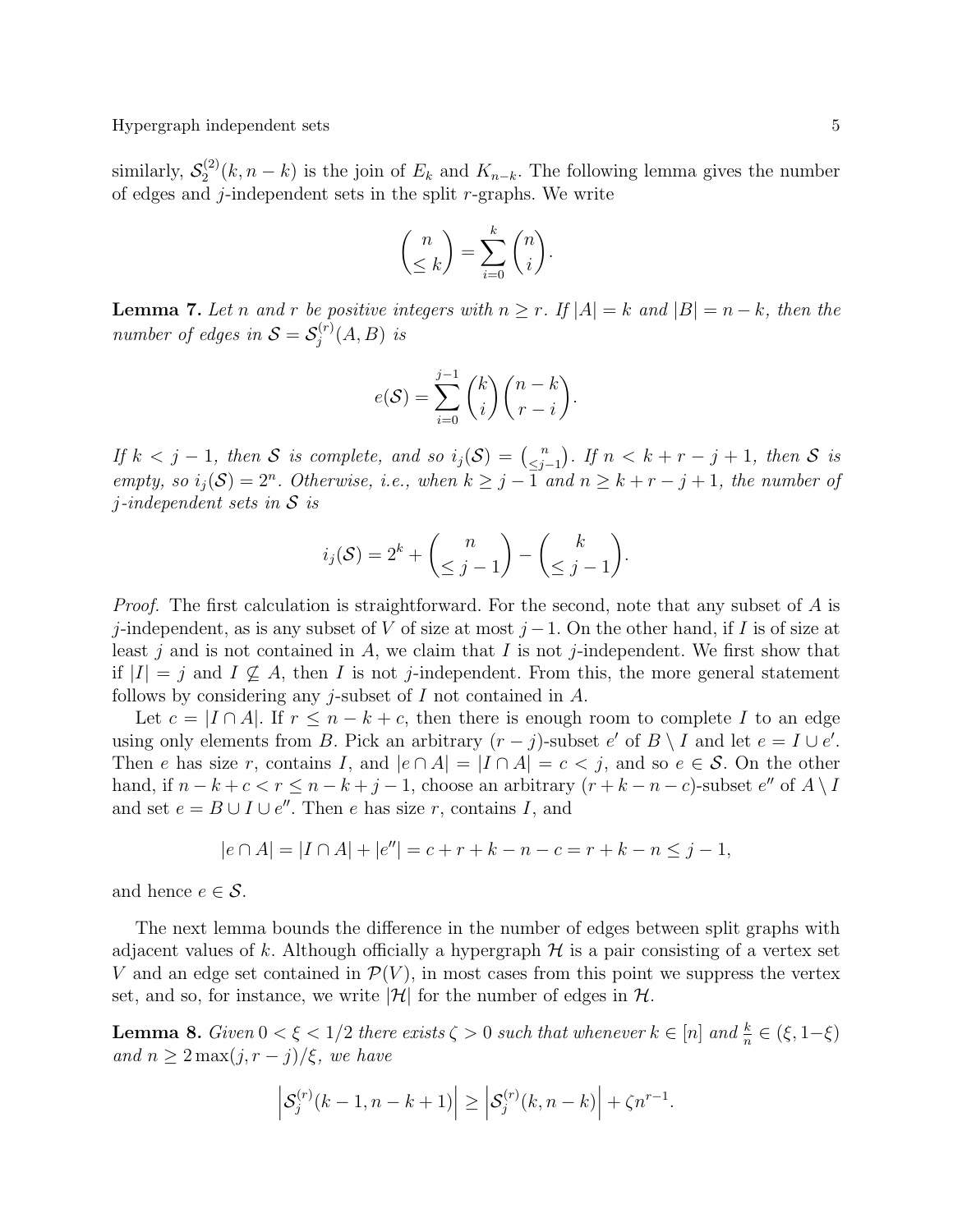*Proof.* Writing  $S = S_i^{(r)}$  $j_j^{(r)}(k-1, n-k+1)$  and  $S' = S_j^{(r)}$  $j^{(r)}(k, n-k)$ , we see that S contains S' and

$$
|\mathcal{S} \setminus \mathcal{S}'| = {k-1 \choose j-1} {n-k \choose r-j}
$$
  
\n
$$
\geq \frac{(k-j)^{j-1}}{(j-1)!} \cdot \frac{(n-k-r+j)^{r-j}}{(r-j)!}
$$
  
\n
$$
\geq \frac{1}{(j-1)!(r-j)!} \left(\frac{\xi n}{2}\right)^{j-1} \left(\frac{\xi n}{2}\right)^{r-j}
$$
  
\n
$$
= \frac{\xi^{r-1}}{2^{r-1}(j-1)!(r-j)!} \cdot n^{r-1}.
$$

We can clearly set  $\zeta = \xi^{r-1}/(2^{r-1}(j-1)!(r-j)!)$ .

Our last lemma discusses the relationship between the number of edges in the split hypergraph  $\mathcal{S}_i^{(r)}$  $j^{(r)}(k, n-k)$  and the ratio  $k/n$ . To be more precise we will define, for given  $n, j, r$ , and e,

$$
s(k) = e(S_j^{(r)}(k, n - k))
$$
  

$$
k^* = \max\{k \le n : s(k) \ge e\}.
$$

Our lemma shows that if  $e \nvert \binom{n}{r}$  is bounded away from 0 and 1 then so is  $k^*/n$ .

**Lemma 9.** Given  $\eta > 0$  and a positive integer r, there exists  $\xi = \xi(\varepsilon, r) \in (0, 1/2)$  such that for n sufficiently large (as a function of  $\eta$  and  $r$ ), and any positive integer  $j \leq r$ , we have the following: if e satisfies

$$
\eta \binom{n}{r} < e < (1 - \eta) \binom{n}{r},
$$

then  $k^*$  satisfies

$$
\xi < \frac{k^*}{n} < 1 - \xi.
$$

*Proof.* For the lower bound (by Lemma 7), we want to show that there is a  $\xi$  such that

$$
s(\xi n) = \sum_{i=0}^{j-1} {\binom{\xi n}{i}} {\binom{n-\xi n}{r-i}} \ge (1-\eta){\binom{n}{r}}.
$$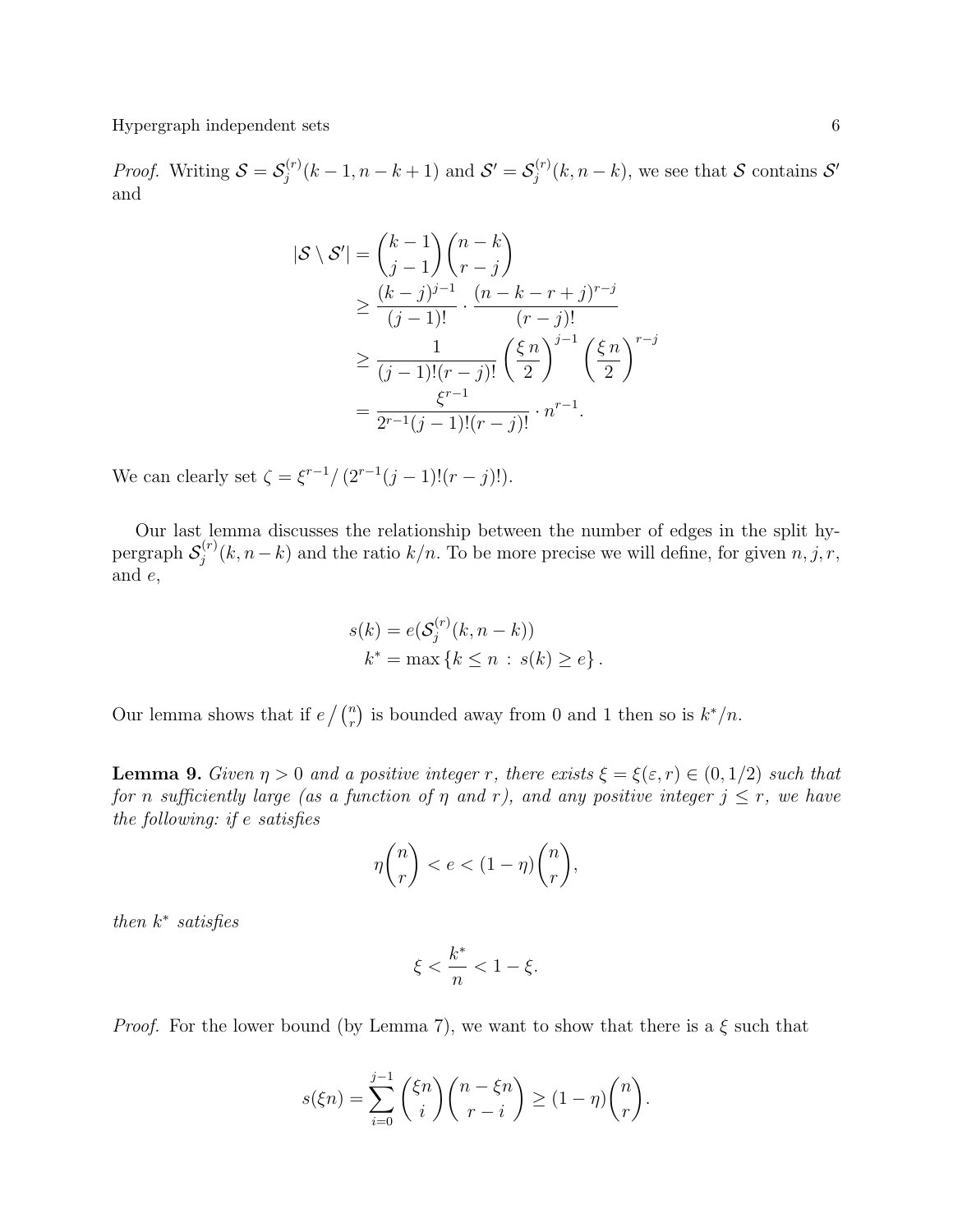Pick  $\xi_1$  with  $0 < \xi_1 < 1 - (1 - \eta)^{1/r}$ . To show the above with  $\xi = \xi_1$ , we bound the sum by the  $i = 0$  term. Thus,

$$
s(\xi_1 n) = \sum_{i=0}^{j-1} {\xi_1 n \choose i} {\left(1 - \xi_1\right)n \choose r - i}
$$
  
\n
$$
\ge {\left(1 - \xi_1\right)n \choose r}
$$
  
\n
$$
\ge (1 - o(1))(1 - \xi_1)^r {n \choose r}
$$
  
\n
$$
> (1 - \eta){n \choose r},
$$

for *n* sufficiently large. (The  $o(1)$  term is uniform in  $\xi_1 \in (0, 1/2)$ .) In the other direction note that if  $0 < \xi_2 < \eta / \left( \int_{r}^{r}$  $\binom{r}{\lfloor r/2 \rfloor}$ , and we let i' be the i with  $\binom{(1-\xi_2)n}{i}$  $\binom{\xi_2 n}{i} \binom{\xi_2 n}{r-i}$  maximum, then

$$
s((1 - \xi_2)n) = \sum_{i=0}^{j-1} \binom{(1 - \xi_2)n}{i} \binom{\xi_2 n}{r - i}
$$
  
\n
$$
\leq j \binom{(1 - \xi_2)n}{i'} \binom{\xi_2 n}{r - i'}
$$
  
\n
$$
< j(1 - \xi_2)^{i'} \xi_2^{r - i'} \binom{n}{i'} \binom{n}{r - i'}
$$
  
\n
$$
< j(1 - \xi_2)^{i'} \xi_2^{r - i'} (1 + o(1)) \binom{n}{i'} \binom{n - i'}{r - i'}
$$
  
\n
$$
< j(1 - \xi_2)^{i'} \xi_2^{r - i'} (1 + o(1)) \binom{n}{r} \binom{r}{i'}
$$
  
\n
$$
< j\xi_2 (1 + o(1)) \binom{n}{r} \binom{r}{\lfloor r/2 \rfloor}
$$
  
\n
$$
< \eta \binom{n}{r},
$$

for *n* sufficiently large. Letting  $\xi = \min(\xi_1, \xi_2)$ , the lemma follows.

# 3. Proof of Main Theorem

We restate the main theorem before presenting its proof.

**Main Theorem.** Given  $\eta > 0$  and any r-uniform hypergraph H on n vertices with  $\eta \binom{n}{r}$  $\binom{n}{r} \leq$  $e(\mathcal{H}) \leq (1-\eta)\binom{n}{r}$  $\binom{n}{r},$  if we let  $k^*$  be maximal such that

$$
e(\mathcal{H}) \leq \left| \mathcal{S}_j^{(r)}(k^*, n - k^*) \right|,
$$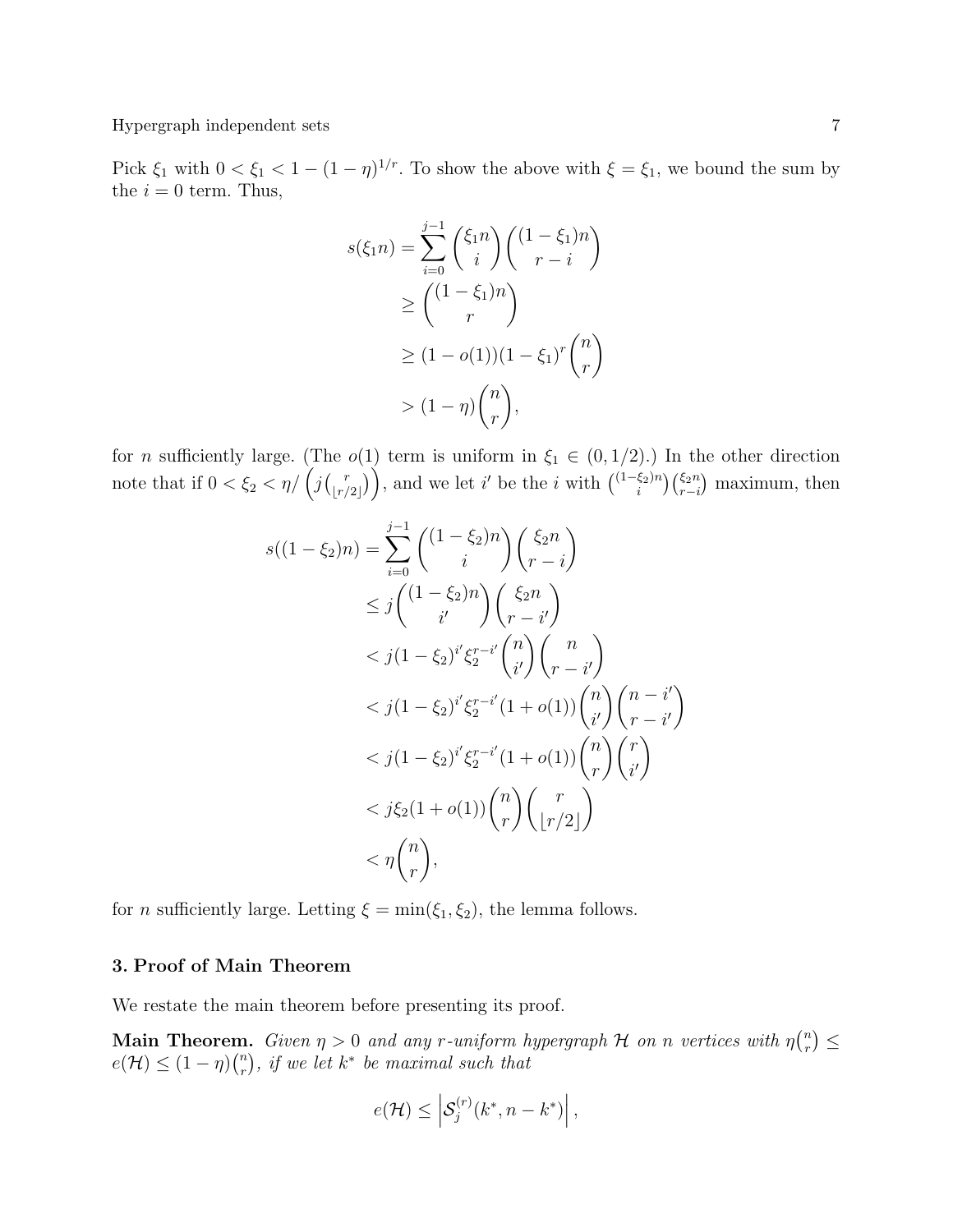then

$$
\log_2 i_j(\mathcal{H}) \le (1 + o(1))k^*
$$

.

*Proof.* Our proof proceeds in a sequence of steps.

**Step 1.** Given  $0 < \delta < 1$ , there exists a "cleaned-up" subhypergraph  $\mathcal{H}'$  of  $\mathcal{H}$  and a  $\delta$ -regular partition  $\{V_1, V_2, \ldots, V_t\}$  of  $V(\mathcal{H})$  such that

- a)  $e(\mathcal{H}') \ge e(\mathcal{H}) \delta n^r$ ,
- b) all edges of  $\mathcal{H}'$  span r parts of the partition, and
- c) all subgraphs  $\mathcal{H}'[V_{i_1}, V_{i_2}, \ldots, V_{i_r}]$  are either empty or  $\delta$ -regular with density at least  $\delta$ .

To show this, first apply Theorem 6 with  $\varepsilon = \delta/4$  and m sufficiently large that

$$
\frac{1}{r!} \left( 1 - \exp\left(\frac{-r(r-1)}{2m}\right) \right) < \delta/2
$$

to get a suitable partition  $\{V_1, V_2, \ldots, V_t\}$ . We get  $\mathcal{H}'$  by first deleting all edges that do not span r parts of the partition of which there at most

$$
(1+o(1))\binom{n}{r}\left[1-\frac{n^r}{(n)_r}\prod_{i=1}^{r-1}\left(1-\frac{i}{t}\right)\right] \leq (1+o(1))\frac{n^r}{r!}\left(1-\exp\left(-\frac{r(r-1)}{2t}\right)\right)
$$

$$
\leq (1+o(1))\frac{n^r}{r!}\left(1-\exp\left(-\frac{r(r-1)}{2m}\right)\right)
$$

$$
\leq \frac{\delta}{2}n^r,
$$

for *n* sufficiently large. (In the in first inequality, we used the fact that  $1 - x \leq e^{-x}$ .) Now we additionally delete all edges from  $\mathcal{H}[V_{i_1}, V_{i_2}, \ldots, V_{i_r}]$  whenever this either has density less than  $\delta$  or is not  $\delta$ -regular. The total number of such edges is at most

$$
\varepsilon \binom{t}{r} \left(\frac{n}{t}\right)^r + \varepsilon t^r \left(\frac{n}{t}\right)^r \le 2\varepsilon n^r \le \frac{\delta}{2} n^r.
$$

 $\mathcal{H}'$  is the result of deleting all of the above edges from  $\mathcal{H}$ .

**Definition 10.** Given a j-independent set I in  $\mathcal{H}'$  we define a subset  $\mathcal{D}(I) \subseteq [t]$  by

$$
\mathcal{D}(I) = \{i \in [t] : |I \cap V_i| \ge \delta |V_i|\}.
$$

We call a j-independent set robust if  $I \cap V_i = \emptyset$  for all  $i \notin \mathcal{D}(I)$ . For  $D \subseteq [t]$ , define

$$
V_D = \bigcup_{i \in D} V_i.
$$

**Step 2.** The subset  $\mathcal{R} \subseteq \mathcal{I}_j(\mathcal{H}')$  consisting of robust j-independent sets I has size at least  $\exp(-c_{\delta}n)i_j(\mathcal{H}')$ , where  $c_{\delta}$  tends to zero as  $\delta$  tends to zero.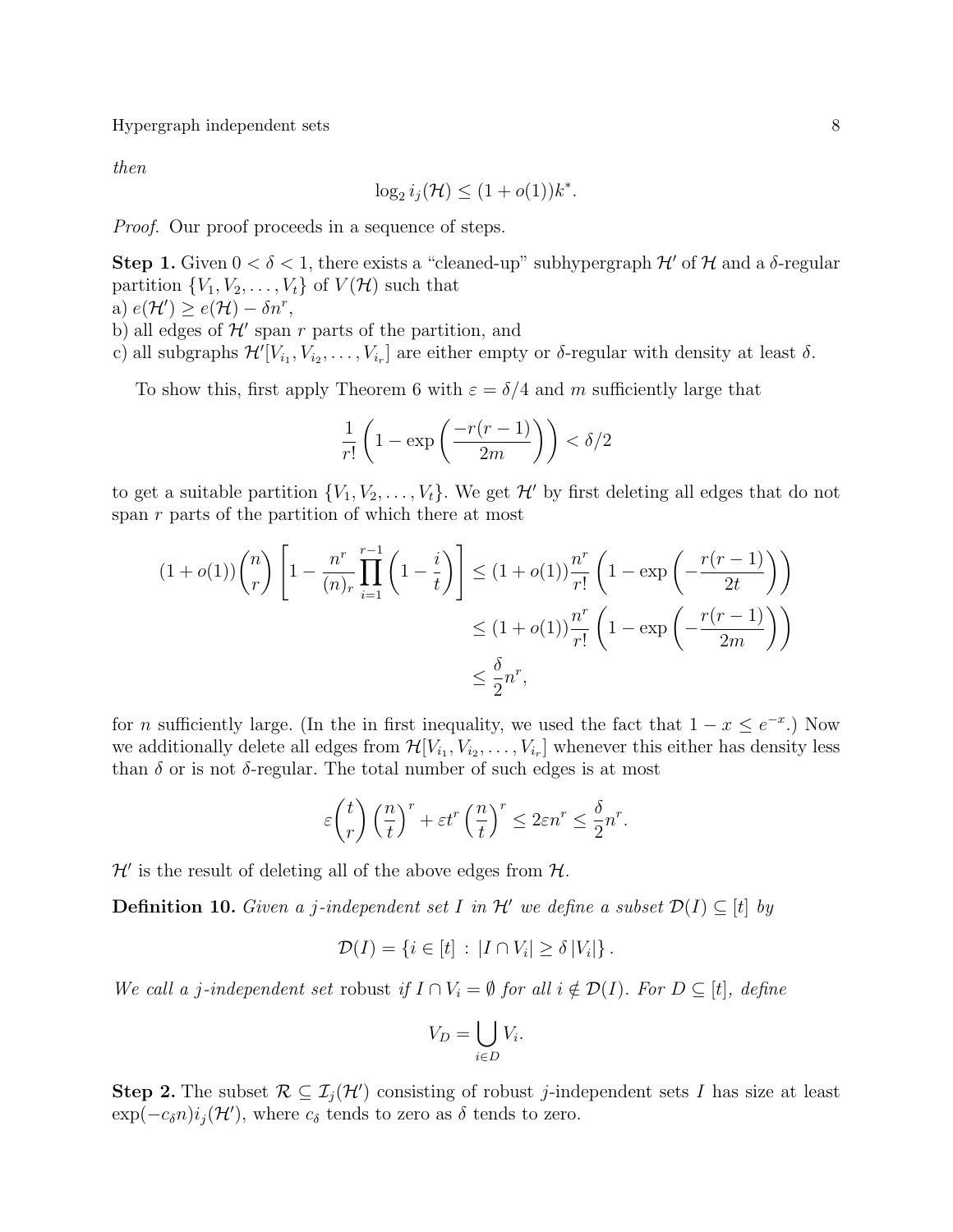In order to prove this, define a map  $f : \mathcal{I}_j(\mathcal{H}') \to \mathcal{R}$  by

$$
f(I) = I \cap V_{\mathcal{D}(I)}.
$$

We show that each  $I_0 \in \mathcal{R}$  has at most  $\exp(c_{\delta}n)$  preimages under f. First note that  $|I \setminus f(I)| \leq \delta n$ , therefore the number of I such that  $f(I) = I_0$  is at most

$$
\sum_{s=0}^{\delta n} \binom{n}{s} \le (1 + \delta n) \left(\frac{en}{\delta n}\right)^{\delta n}
$$

$$
\le e^{\delta n} \left(\frac{e}{\delta}\right)^{\delta n}
$$

$$
= e^{(2\delta - \delta \ln \delta)n}.
$$

Setting  $c_{\delta} = 2\delta - \delta \ln \delta$  proves the claim.

**Step 3.** Let  $S_D$  be the j-split hypergraph  $S_i^{(r)}$  $j^{(r)}(V_D, V_D^c)$ . If there exists  $I \in \mathcal{R}$  such that  $\mathcal{D}(I) = D$ , then  $\mathcal{H}' \subseteq \mathcal{S}_D$ .

We need to show that if  $\{V_{i_1}, V_{i_2}, \ldots, V_{i_r}\}$  is a set of blocks with  $|\{i_1, i_2, \ldots, i_r\} \cap D| \geq j$ , then  $\mathcal{H}'[V_{i_1}, V_{i_2}, \ldots, V_{i_r}]$  is empty. If it is not empty then it is  $\delta$ -regular. For  $i \in \{i_1, i_2, \ldots, i_r\} \cap$ D, we have  $|I \cap V_i| \ge \delta |V_i|$ , so, by the δ-regularity, there is an edge  $e \in \mathcal{H}'$  with  $e \cap V_i \subseteq I \cap V_i$ for all  $i \in \{i_1, i_2, \ldots, i_r\} \cap D$ . In particular,  $|e \cap I| \geq j$ , contradicting the *j*-independence of I.

Step 4. Finally, we prove the conclusion of the Main Theorem, that

$$
\log_2(i_j(\mathcal{H})) \le (1+\eta)k^*.
$$

For  $D \subseteq [t]$ , define  $\mathcal{R}_D = \{I \in \mathcal{R} : \mathcal{D}(I) = D\}$ . Fix an  $D^*$  with  $|\mathcal{R}_{D^*}|$  maximal, so that

$$
|\mathcal{R}_{D^*}| \ge 2^{-t} |\mathcal{R}| \ge 2^{-M} |\mathcal{R}|.
$$

We need to bound  $|V_{D^*}|$ . Since  $|\mathcal{H}| \leq |\mathcal{S}_{D^*}| + \delta n^r$ , by Lemma 8,  $|V_{D^*}| \leq k^* + c'_\delta n$ . Here  $c'_{\delta} = \delta/\zeta$  tends to zero as  $\delta \to 0$ . Then

$$
i_j(\mathcal{H}) \leq i_j(\mathcal{H}')
$$
  
\n
$$
\leq e^{c_{\delta}n} |\mathcal{R}|
$$
  
\n
$$
\leq e^{c_{\delta}n} 2^M |\mathcal{R}_{D^*}|
$$
  
\n
$$
\leq e^{c_{\delta}n} 2^M 2^{|V_{D^*}|}.
$$

The first inequality follows from the fact that  $\mathcal{H}' \subseteq \mathcal{H}$ , the second from Step 2, and the third from  $(†)$ . The final estimate is simply the fact that if I is a robust independent set with  $\mathcal{D}(I) = D$ , then  $I \subseteq V_D$ . Taking logarithms, we have

$$
\log_2(i_j(\mathcal{H})) \le \frac{c_\delta n}{\ln 2} + M + |V_{D^*}|
$$
  
\n
$$
\le \frac{c_\delta n}{\ln 2} + M + k^* + c'_\delta n
$$
  
\n
$$
\le k^* + \left(\frac{c_\delta}{\ln 2} + c'_\delta\right) \xi k^* + M
$$
  
\n
$$
\le (1 + o(1))k^*,
$$